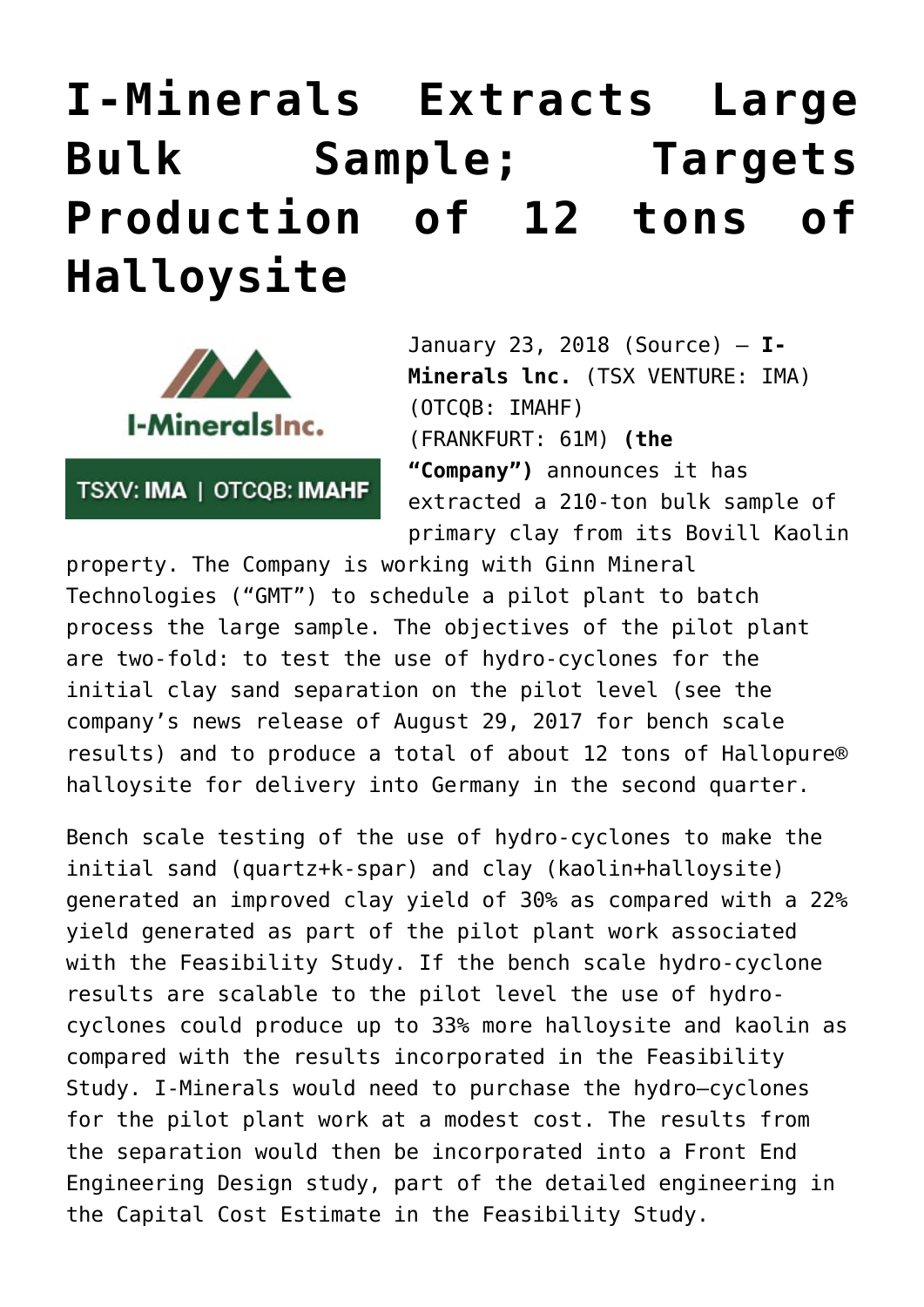Based on reports from the Company's halloysite consultant, Dr. Joachim Schomburg of DURTEC GmbH, several companies are advancing their life science and clean tech products and associate intellectual properties towards commercialization. The commercialization process requires pilot level production of these products which in turn requires significant volumes of halloysite. I-Minerals ULTRA HallopPure® halloysite with its best in class aspect ratio and lack of cristobalite or other contaminants is particularly well suited to the life science markets and has few competitors into these high value markets.

"This pilot plant is an important step forwards for I-Minerals," stated Thomas Conway, President and CEO of I-Minerals. "We stand to capture additional revenue through increased production of clay minerals and at the same time, exciting high-tech products are being developed using our halloysite. Being formulated as part of the development process should leave us well positioned to be the supplier of choice once we are in commercial production."

A. Lamar Long, CPG, is a qualified person ("QP") for I-Minerals Inc. and has reviewed and approved the contents of this release

## **About I-Minerals Inc.**

I-Minerals is developing multiple deposits of high purity, high value halloysite, quartz, potassium feldspar and kaolin at its strategically located Helmer-Bovill property in north central Idaho. A 2016 Feasibility Study on the Bovill Kaolin Deposit led by GBM Engineers LLC, who were responsible for overall project management and the process plant and infrastructure design, including OPEX and CAPEX calculated an After Tax NPV of US\$249.8 million with a 25.8% After Tax IRR. Initial CAPEX was estimated at \$108.3 million with a 3.7 year After Tax payback. Other engineering services were provided by HDR Engineering, Inc. (all environmental components; hydrology